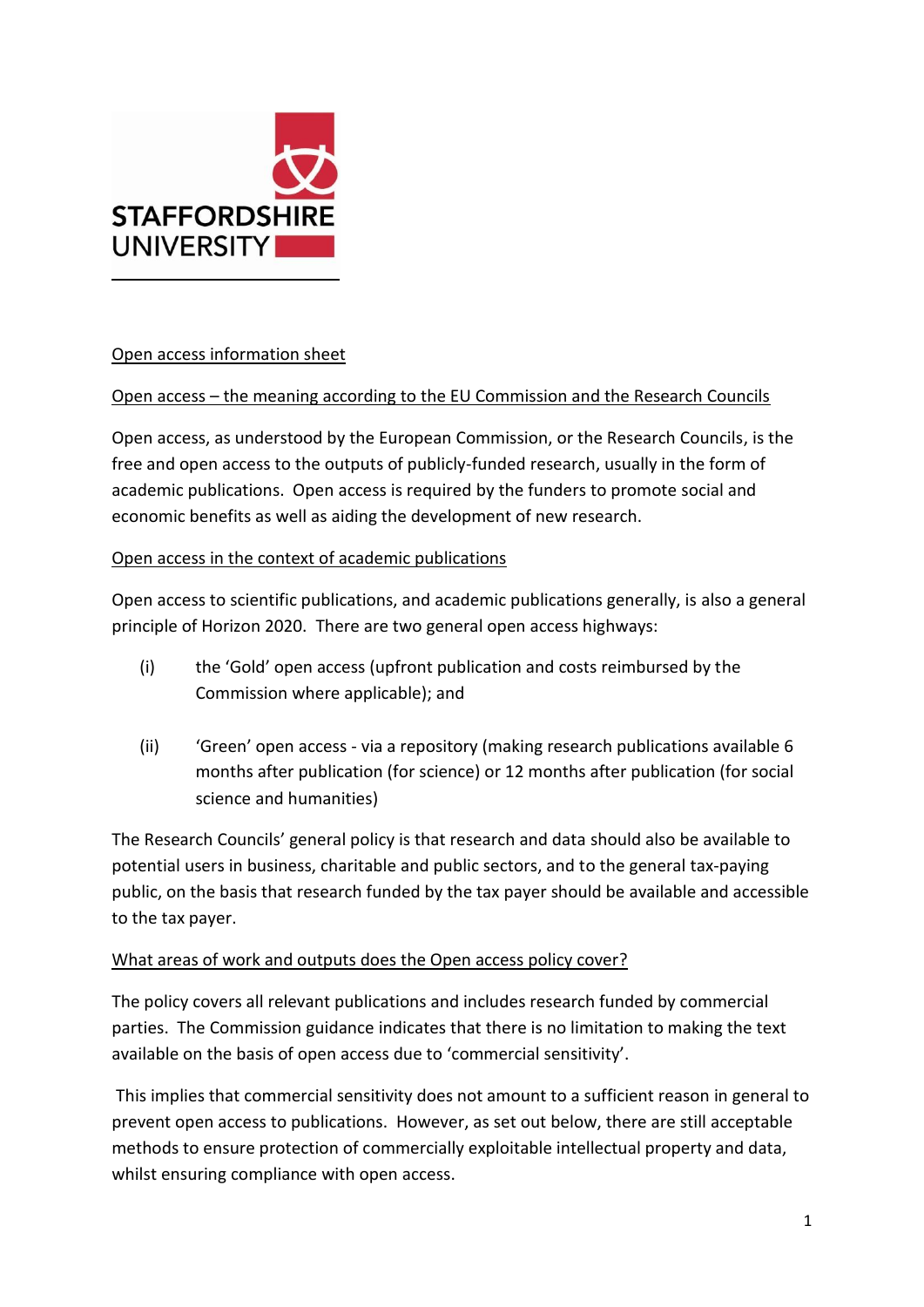## Concerns from commercial parties about Open access

Commercial parties have expressed concern about open access possibly because they see it as operating in three distinct areas:

- (i) in relation to data
- (ii) commercially sensitive or otherwise confidential information (and intellectual property)
- (iii) in the area of freedom of information and Environmental Information Regulations

The concern seems to be that there is a broad brush approach that open access is a social good, and should take place in all three areas without protecting parties' legitimate interests.

However, the policy does not, as an inevitable consequence, require that the 'data' must be made 'open'. It appears that where there are compelling reasons to protect access to the data, for example commercial confidentiality or legitimate sensitivities around data derived from potentially identifiable human participants (usually personal data as defined by data protection legislation), these should be included in the statement and agreements protecting commercial or proprietary interests can be entered into.

# What about 'data'? Should businesses and private commercial funders be concerned?

The Commission has indicated that it wishes to promote access to research data (experimental Results, observations, and computer-generated information) and is working on a pilot framework for Horizon 2020. The Commission further recognises that account should be taken of 'legitimate concerns in relation to privacy, commercial interests and questions related to large data volumes'.

It therefore appears that the concerns of business, private commercial participants and funders are recognised within the commitment to open access, and that the usual methods of protecting commercially sensitive data, inventive concepts, confidences and other protectable intellectual property can be adopted – by confidentiality and non-disclosure agreements, and contractual arrangements agreeing ownership and exploitation of the intellectual property created under projects.

It is recommended that parties identify as early as possible likely intellectual property, and circumstances in which the parties will be discussing commercially sensitive data and put suitable non-disclosure and other agreements into place.

Commercial and other parties can still agree to protect intellectual and other proprietary rights in publications, data and inventive concepts